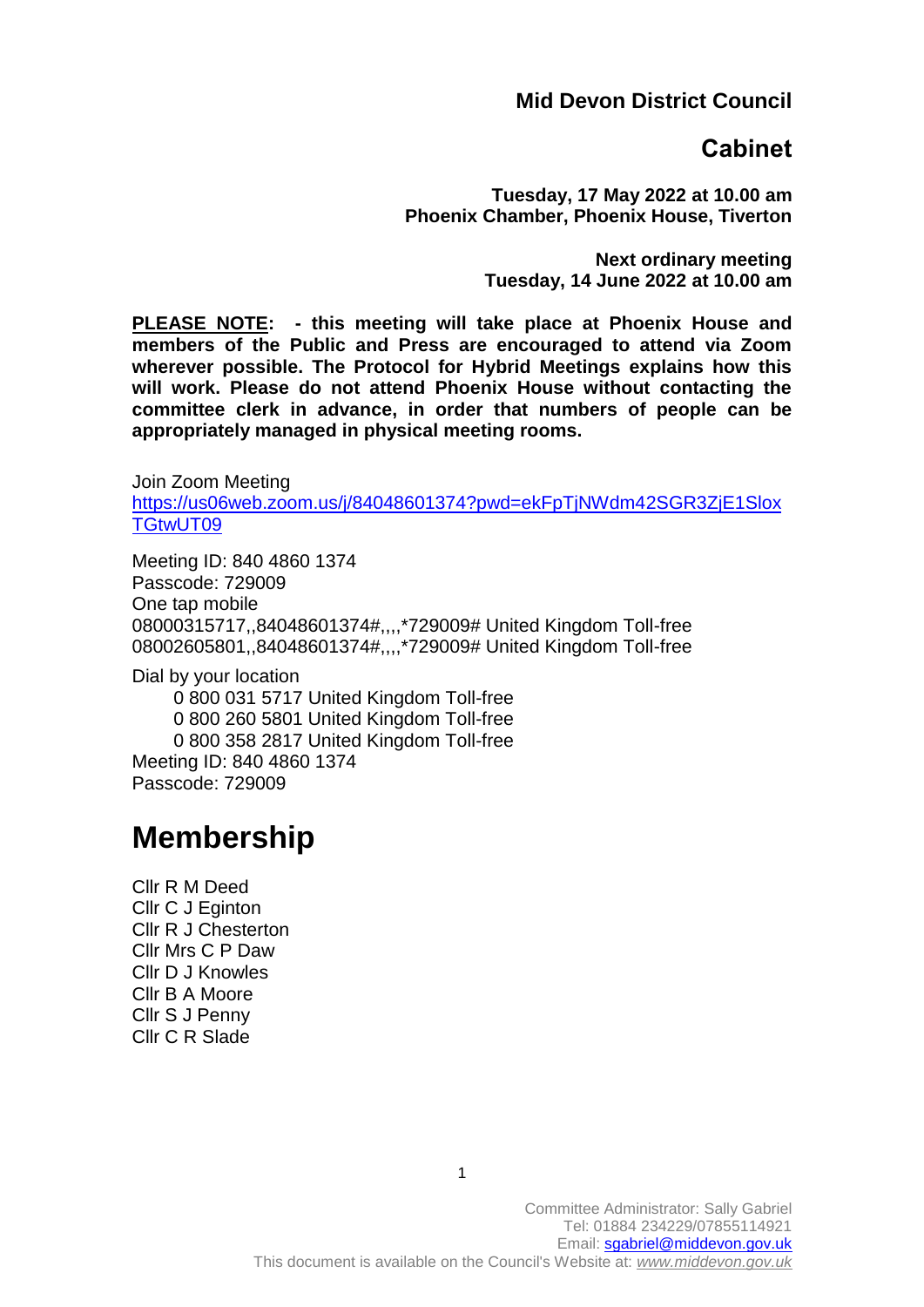## **A G E N D A**

*Members are reminded of the need to make declarations of interest prior to any discussion which may take place*

1. **Apologies**  To receive any apologies for absence.

#### 2. **Public Question Time**

To receive any questions relating to items on the Agenda from members of the public and replies thereto.

- 3. **Declarations of Interest under the Code of Conduct**  To record any interests on agenda matters.
- 4. **Minutes of the Previous Meeting** *(Pages 3 - 10)*

To consider whether to approve the minutes as a correct record of the meeting held on 5 April 2022.

- 5. **Cullompton HSHAZ - Higher Bullring Public Realm Enhancement**  *(Pages 11 - 36)* To consider a report of the Director of Place requesting approval of the Cullompton Higher Bullring public realm enhancement concept design for public consultation, and to handover to Devon County Council for design development and implementation.
- 6. **North West Cullompton Masterplan** *(Pages 37 - 180)* To receive a report of the Director of Place seeking approval for public consultation on the draft updated NW Cullompton Masterplan SPD.
- 7. **Update from the Cabinet Member for Continuous Improvement**  To receive a verbal update from the Cabinet Member on the progress in driving improvement in services across the Council.
- 8. **Notification of Key Decisions** *(Pages 181 - 190)* To note the contents of the Forward Plan.

**Stephen Walford** Chief Executive Monday, 9 May 2022

Covid-19 and meetings

From 7 May 2021, the law requires all councils to hold formal meetings in person. However, the Council is also required to follow government guidance about safety during the pandemic. The Council will enable all people to continue to participate in meetings via Zoom.